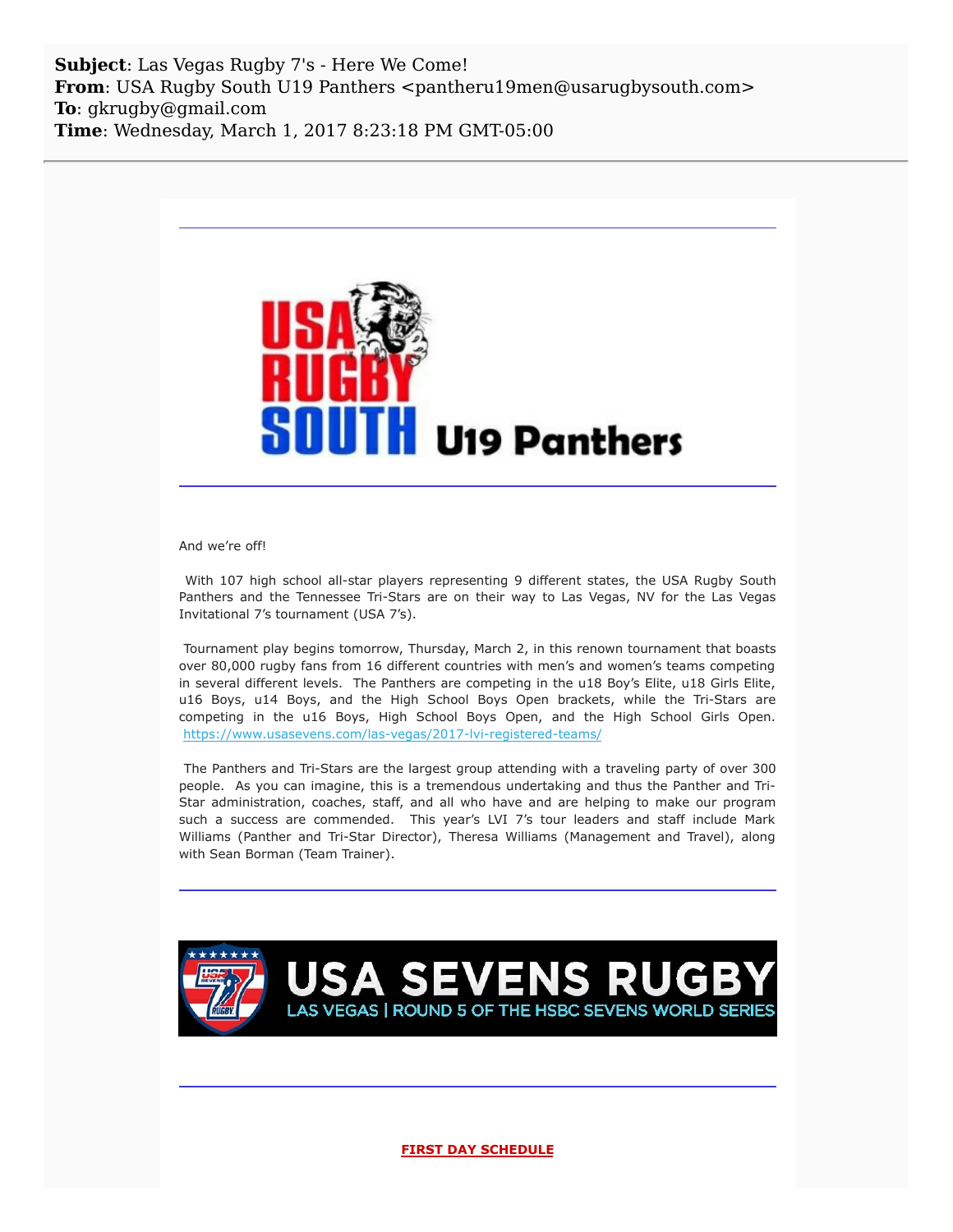| Date  | Time      | Team                       | Vs                      | Field          |
|-------|-----------|----------------------------|-------------------------|----------------|
| 2-Mar | 8:00 AM   | Ten Tri-Star Red Boys      | Utah Cannibals          | 4              |
| 2-Mar | 8:40 AM   | Ten Tri-Star Girls HS Open | <b>BYCE</b>             | 5              |
| 2-Mar | 8:40 AM   | Ten Tri-Star Blue Boys     | Herriman Red            | 4              |
| 2-Mar | 9:20 AM   | USA South Boys HS Open     | View Park Prep          | 3              |
| 2-Mar | 9:40 AM   | USA South U18 Girls        | South Bay               | $\overline{2}$ |
| 2-Mar | 10:20 AM  | Ten Tri-Star Red Boys      | <b>AKYRC</b>            | 4              |
| 2-Mar | 11:00 AM  | Ten Tri-Star Blue Boys     | <b>LVRA</b>             | 4              |
| 2-Mar | 11:40 AM  | Ten Tri-Star Girls HS Open | <b>AKYRC</b>            | 5              |
| 2-Mar | 12:00 PM  | USA South Boys HS Open     | Minn Tundra             | 3              |
| 2-Mar | 12:20 PM  | Ten Tri-Star Red Boys      | Rigby Blue              | 4              |
| 2-Mar | $1:00$ PM | Ten Tri-Star Blue Boys     | Carroll Sevens          | 4              |
| 2-Mar | $1:00$ PM | USA South U18 Girls        | Utah Acadamy            | $\overline{2}$ |
| 2-Mar | 2:20 PM   | Ten Tri-Star Girls HS Open | Cowhichan Maroon        | 5              |
| 2-Mar | 2:40 PM   | USA South Boys HS Open     | <b>Foothills Lions</b>  | 3              |
| 2-Mar | 3:40 PM   | <b>USA South U18 Girls</b> | Tahi Kaha               | $\overline{2}$ |
|       |           |                            |                         |                |
| 3-Mar | 8:40 AM   | USA South U14              | Salt Lake Valley        | 10             |
| 3-Mar | $9:00$ AM | Ten Tri-Star U16           | Upright                 | 9              |
| 3-Mar | 10:00 AM  | USA South U16              | <b>BYCE</b>             | 9              |
| 3-Mar | 10:20 AM  | USA South U18 Boys         | Washington Loggers      | $\mathbf{1}$   |
| 3-Mar | 11:20 AM  | USA South U14              | <b>Hawaiian Gardens</b> | 10             |
| 3-Mar | 11:40 AM  | Ten Tri-Star U16           | Utah Cannibals          | 9              |
| 3-Mar | 12:40 PM  | USA South U18 Boys         | EIRA 1                  | $\mathbf{1}$   |
| 3-Mar | 1:00 PM   | USA South U16              | Maui Warriors           | 9              |
| 3-Mar | 1:20 PM   | Ten Tri-Star U16           | Atlantis                | 9              |
| 3-Mar | 2:00 PM   | USA South U14              | Great Falls             | 10             |
| 3-Mar | 3:00 PM   | USA South U16              | <b>BYCE</b>             | 9              |
| 3-Mar | 3:40 PM   | <b>USA South U18 Boys</b>  | Danville Oaks           | 1              |
|       |           |                            |                         |                |







# **TEAMS, COACHES, AND PLAYERS**

#### **USA South U18 Boys Elite Coaches Mark Williams and Daniel Pretorius**

| M٥       | Abdullah  | GA |
|----------|-----------|----|
| Mitchell | Blair     | GA |
| Dane     | Cashion   | KS |
| Jaycob   | Forrester | ΤN |
| Jack     | Freixa    | FL |
| Marcelo  | Gutierrez | FL |
| Jacob    | Kinman    | ΤN |
| Connnor  | Lenihan   | MΟ |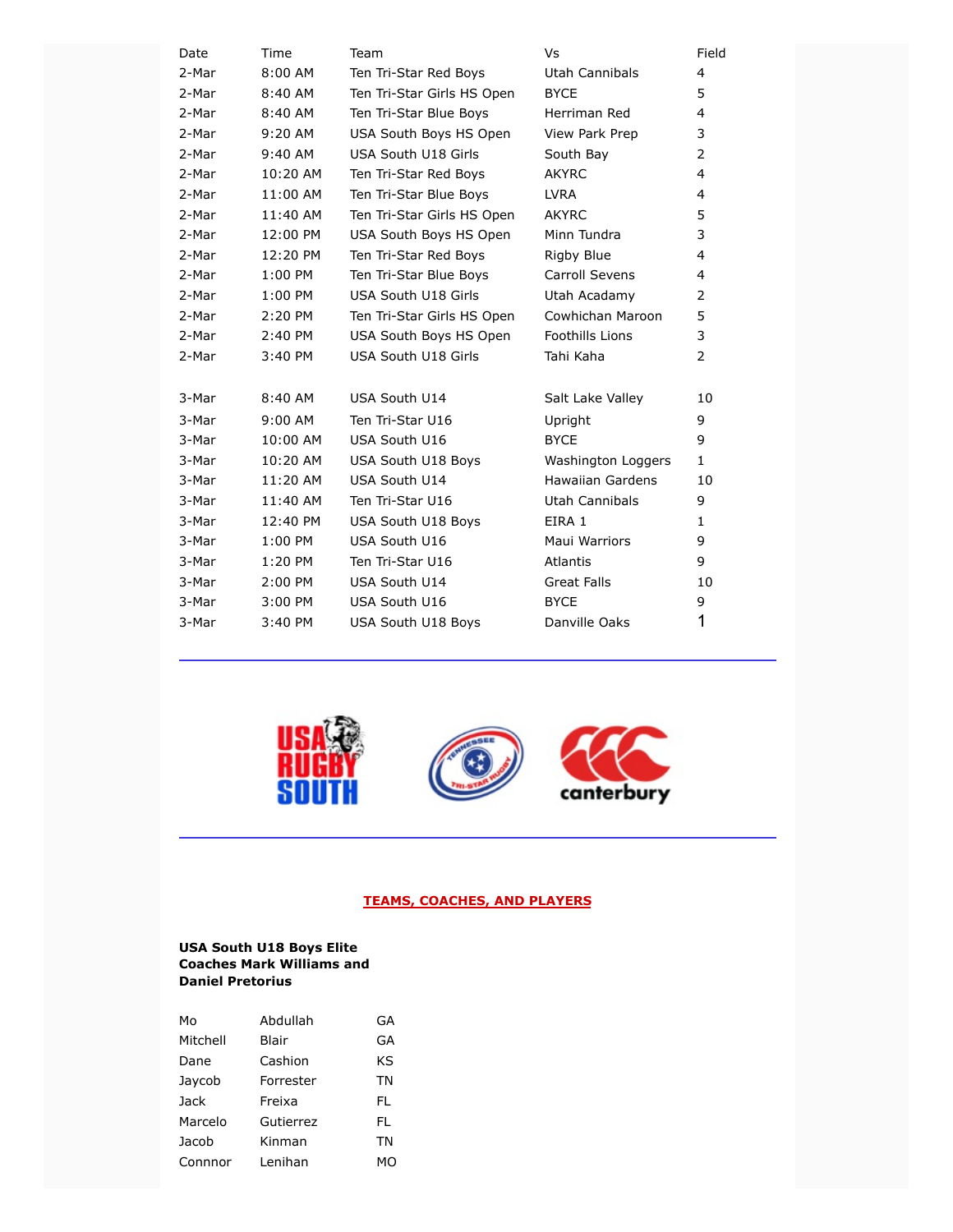| Sean | O'Driscoll | GA |
|------|------------|----|
| Zach | Rademacher | TN |
| Jean | Roberts    | GA |
| Will | Shaw       | ΤN |

# **USA South HS Boys Open Coaches Adam Massey and John Watson**

| Alec         | Burcham    | ΙN |
|--------------|------------|----|
| Case         | Ellis      | LA |
| Jack         | Gab        | LA |
| Diego        | Haro       | МO |
| Gabriel      | Kettering  | МO |
| Тy           | I ewis     | MO |
| <b>Drake</b> | Roethele   | LA |
| Noah         | Sease      | IL |
| John         | Stewart    | MO |
| Sam          | Timmermans | МO |
| Connor       | Hayes      | ΝC |

# **Tri-Star Blue HS Boys Open Coaches Keith Burnett and Brian Shaw**

| Jack     | Ambrose  | TN        |
|----------|----------|-----------|
| Patrick  | Beacom   | <b>TN</b> |
| Tory     | Griffin  | <b>TN</b> |
| Aidan    | Riseling | TN        |
| Cameron  | Scherer  | <b>TN</b> |
| Angus    | Spence   | TN        |
| Avery    | Tate     | <b>TN</b> |
| T Graham | Walace   | <b>TN</b> |
| Tripp    | Waring   | <b>TN</b> |
| William  | Weaver   | <b>TN</b> |
| Jace     | Walter   | ΤN        |

#### **Tri-Star Red HS Boys Open Coaches Bart Butler and Jim Belli**

| Nathaniel | Beech    | ΙA |
|-----------|----------|----|
| Hayden    | Coutrudo | LA |
| Taylor    | Croyts   | GA |
| Adrian    | Davis    | GA |
| Tomas     | Gallo    | FL |
| Isaiah    | Helt     | MΩ |
| Colton    | Maurer   | МO |
| Garrett   | Peal     | TN |
| Peyton    | Sevigny  | TN |
| Cecil     | Walsh    | TN |
| Timothy   | Yeager   | TN |
| Malachi   | Swigart  | МO |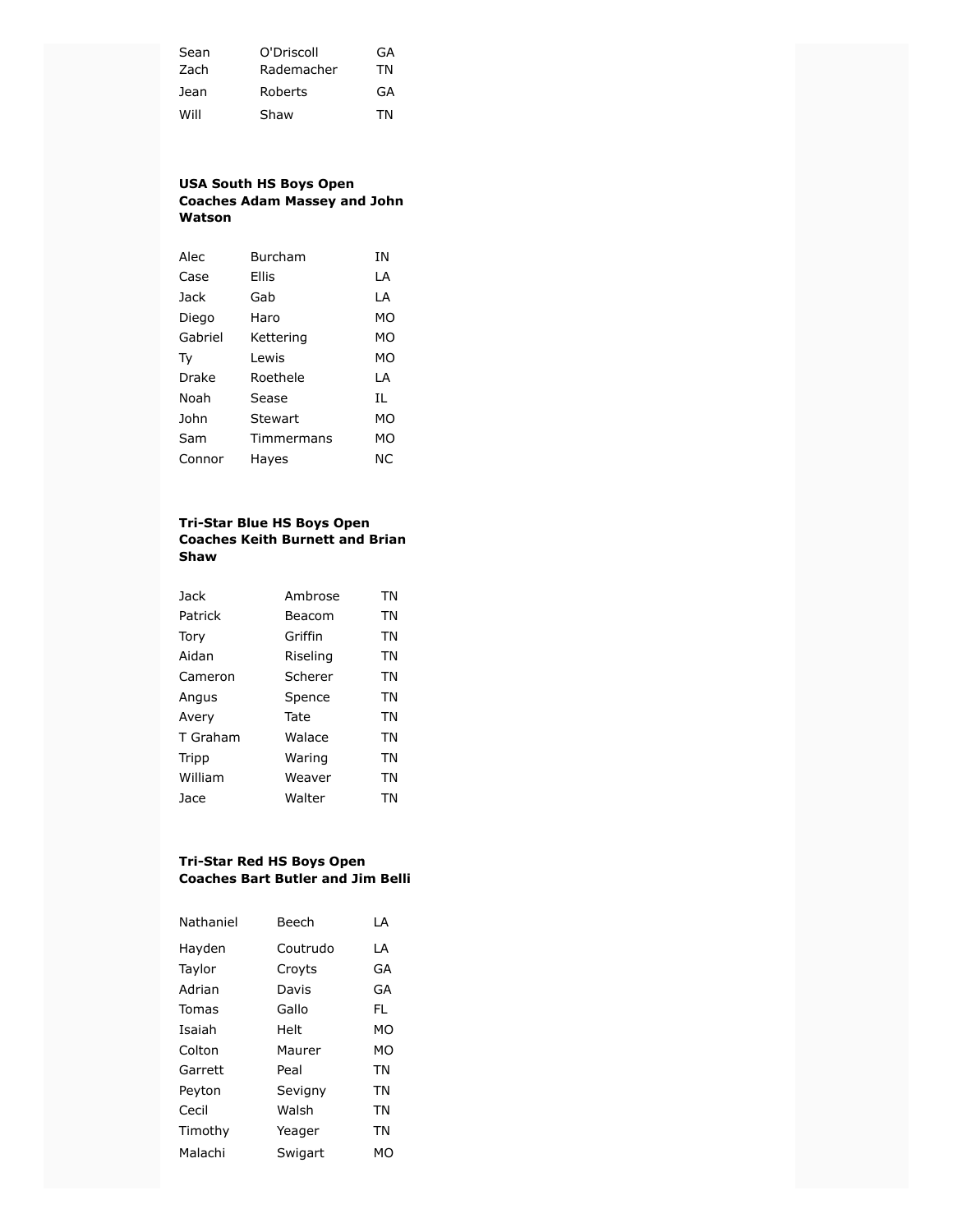# **USA South U18 Girls Elite**

# **Coach Richard Boone**

| Lindsey        | Baron      | TN  |
|----------------|------------|-----|
| KC.            | Byrd       | TN  |
| Jordyn         | Cedeno     | TN  |
| Morgan         | Crossfield | GA  |
| Hope           | Filis      | GA  |
| Morgan         | Freeman    | FL  |
| <b>Jessica</b> | Gozlan     | NC. |
| Shaniah        | Jones      | ΤN  |
| Rebecca        | Luke       | TN  |
| <b>JaVonii</b> | Merritt    | TN  |
| Alexandra      | Wantlin    | FI. |
| Nicole         | Wantlin    | FI. |

### **Tri-Star HS Girls Open**

# **Coaches Toby Florek and Richard Boone**

| Rachel        | Bengert           | ΤN |
|---------------|-------------------|----|
| <b>Brooke</b> | Brown             | ΤN |
| Kaitlyn       | Camire            | ΤN |
| Kimberly      | Dupuis            | TN |
| Sophia        | Esmonde           | TN |
| Megan         | Harwell           | GA |
| Emily         | <b>Jarosinski</b> | ΝC |
| Alexis        | Ozden             | TN |
| Jenna         | Salyer            | GA |
| Grace         | Spehr             | TN |
| Casey         | Stachler          | GA |
| Annabelle     | Van Horne         | TN |
|               |                   |    |

#### **USA South U16 Boys Coaches Steve Roberts and Brett Rademacher**

| Anas           | Abdullah   | GA |
|----------------|------------|----|
| Austin         | Arnett     | ΤN |
| Noah           | Cone       | ΝC |
| Oliver         | Kennett    | GA |
| Tyrus          | I oveless  | GA |
| Jake           | Pretorius  | GA |
| Isaiah         | Rademacher | ΤN |
| <b>Justice</b> | Reeder     | GA |
| Kevin          | Scott      | GA |
| Colton         | Sharit     | GA |
| Declan         | Wilson     | GA |
| Adam           | 7areb      | īΝ |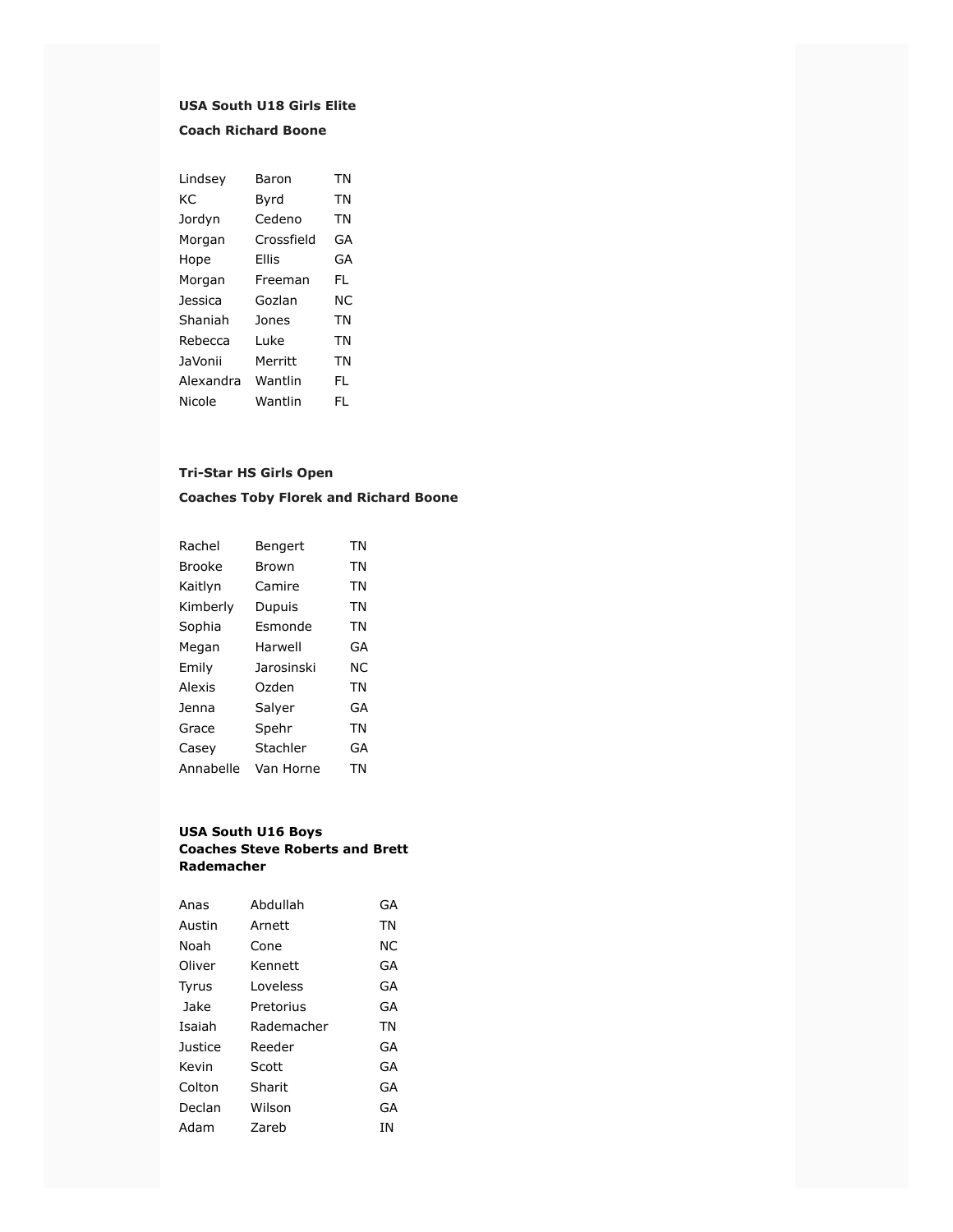#### **Tri-Star U16 Boys Coach Paul Ridler**

| Brandon | <b>Buckley</b> | ΤN |
|---------|----------------|----|
| Ryan    | <b>Bullock</b> | TN |
| Logan   | Cloete         | Тn |
| Dustin  | Lavender       | ΤN |
| Eddie   | Lemus          | LA |
| Maxwell | Mouret         | ΤN |
| William | Newell         | LA |
| Matthew | Palmer         | LA |
| Max     | Pleban         | TN |
| Jake    | Rath           | TN |
| Jack    | Ridler         | TN |
| Nathan  | Sayers         | GA |

#### **USA South U14 Boys Coaches Buster Kennett and Matthew Bullock**

| <b>Brian</b> | Acklen      | GA |
|--------------|-------------|----|
| Matthew      | Beacom      | ΤN |
| <b>Blake</b> | Bibb        | GA |
| Brendan      | <b>Bibb</b> | GA |
| Andrew       | Bradshaw    | GA |
| Ian          | Bullock     | ΤN |
| Anthony      | Castroman   | GA |
| Rafael       | Kennett     | GA |
| Sebastian    | Kennett     | GA |
| Drew         | Lusk        | ΤN |
| Will         | Mitchell    | GA |
| Dane         | Nelson      | GA |
| Hank         | White       | ΤN |
| Loic         | Orioux      | GA |



#### **PANTHER MANAGEMENT**

Director of USA Rugby South - Kevin Kitto [k.kitto@verizon.net](mailto:k.kitto@verizon.net) Panther & Tri-Star 7's Director - Mark Williams [mwilliams@rsucontractors.com](mailto:mwilliams@rsucontractors.com) Management & Travel - Theresa Williams [theresa@willtravelvacations.com](mailto:theresa@willtravelvacations.com)